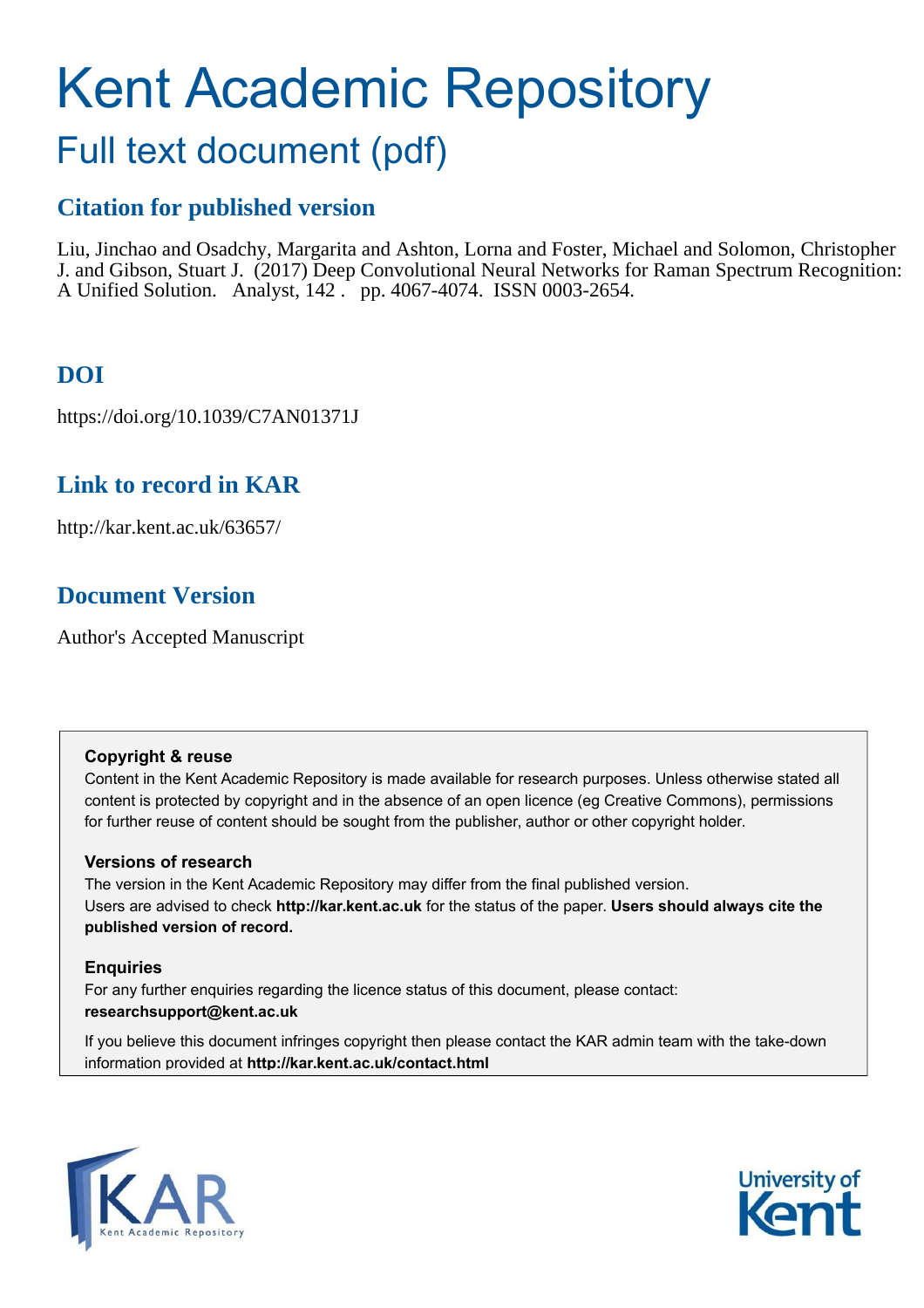### <span id="page-1-0"></span>**Deep Convolutional Neural Networks for Raman Spectrum Recognition: A Unified Solution**

Jinchao Liu,*a*‡ Margarita Osadchy,*<sup>b</sup>* Lorna Ashton,*<sup>c</sup>* Michael Foster,*d*‡ Christopher J. Solomon, *<sup>e</sup>* and Stuart J. Gibson,*e*<sup>∗</sup>

Machine learning methods have found many applications in Raman spectroscopy, especially for the identification of chemical species. However, almost all of these methods require non-trivial preprocessing such as baseline correction and/or PCA as an essential step. Here we describe our unified solution for the identification of chemical species in which a convolutional neural network is trained to automatically identify substances according to their Raman spectrum without the need for preprocessing. We evaluated our approach using the RRUFF spectral database, comprising mineral sample data. Superior classification performance is demonstrated compared with other frequently used machine learning algorithms including the popular support vector machine method.

#### **1 Introduction**

Raman spectroscopy is a ubiquitous method for characterisation of substances in a wide range of settings including industrial process control, planetary exploration, homeland security, life sciences, geological field expeditions and laboratory materials research. In all of these environments there is a requirement to identify substances from their Raman spectrum at high rates and often in high volumes. Whilst machine classification has been demonstrated to be an essential approach to achieve real time identification, it still requires preprocessing of the data. This is true regardless of whether peak detection or multivariate methods, operating on whole spectra, are used as input. A standard pipeline for a machine classification system based on Raman spectroscopy includes preprocessing in the following order: cosmic ray removal, smoothing and baseline correction. Additionally, the dimensionality of the data is often reduced using principal components analysis (PCA) prior to the classification step. To the best of our knowledge, there is no existing work describing machine classification systems that can directly cope with raw spectra such as those affected significantly by baseline distortion.

In this work we focus on multivariate methods, and introduce

the application of convolutional neural networks (CNNs) in the context of Raman spectroscopy. Unlike the current Raman analysis pipelines, CNN combines preprocessing, feature extraction and classification in a single architecture which can be trained end-toend with no manual tuning. We show that CNN not only greatly simplifies the development of a machine classification system for Raman spectroscopy, but also achieves significantly higher accuracy. In particular, we show that CNN trained on raw spectra significantly outperformed other machine learning methods such as support vector machine (SVM) with baseline corrected spectra. Our method is extremely fast with a processing rate of one sample per millisecond [∗](#page-0-0) .

The baseline component of a Raman spectrum is caused primarily by fluorescence, can be more intense than the actual Raman scatter by several orders of magnitude, and adversely affects the performance of machine learning systems. Despite considerable effort in this area, baseline correction remains a challenging problem, especially for a fully automatic system $^1$  $^1$ .

A variety of methods for automatic baseline correction have been used such as polynomial baseline modelling  $^1$  $^1$ , simulation-based methods<sup>[2,](#page-6-1)[3](#page-6-2)</sup>, penalized least squares<sup>[4,](#page-6-3)[5](#page-6-4)</sup>. Lieber et al.<sup>[1](#page-6-0)</sup> proposed a modified least-squares polynomial curve fitting for fluorescence subtraction which was shown to be effective. Eilers et al. [6](#page-6-5) proposed a method called *asymmetric least square smoothing*. One first smooths a signal by a Whittaker smoother to get an initial baseline estimation, and then applies asymmetric least square fitting where positive deviations with respect to baseline estimate are weighted (much) less than negative ones. This has

*<sup>a</sup> VisionMetric Ltd. Canterbury, Kent, UK. Tel: +44 (0) 1227 811790; E-Mail: liujinchao2000@gmail.com*

*<sup>b</sup> Department of Computer Science, University of Haifa, Mount Carmel, Haifa 31905, Israel. Tel: +972-4-8288444; E-mail: rita@cs.haifa.ac.il*

*<sup>c</sup> Department of Chemistry, Lancaster University, Bailrigg, Lancaster, UK LA1 4YW +44 (0)1524 593552; E-mail: l.ashton@lancaster.ac.uk*

*d IS-Instruments Ltd. 220 Vale Road, Tonbridge, KENT, TN9 1SP, UK. Tel: +44 (0) 1732 373020; E-Mail: mfoster@is-instruments.com*

*<sup>e</sup> School of Physical Sciences, University of Kent, Canterbury, UK. +44 (0) 1227 823271; E-mail: S.J.Gibson@kent.ac.uk*

<sup>‡</sup> Funded by Innovate UK, project number 132200.

<sup>∗</sup> Software processing time only. Not including acquisition of Raman signal from spectrometer.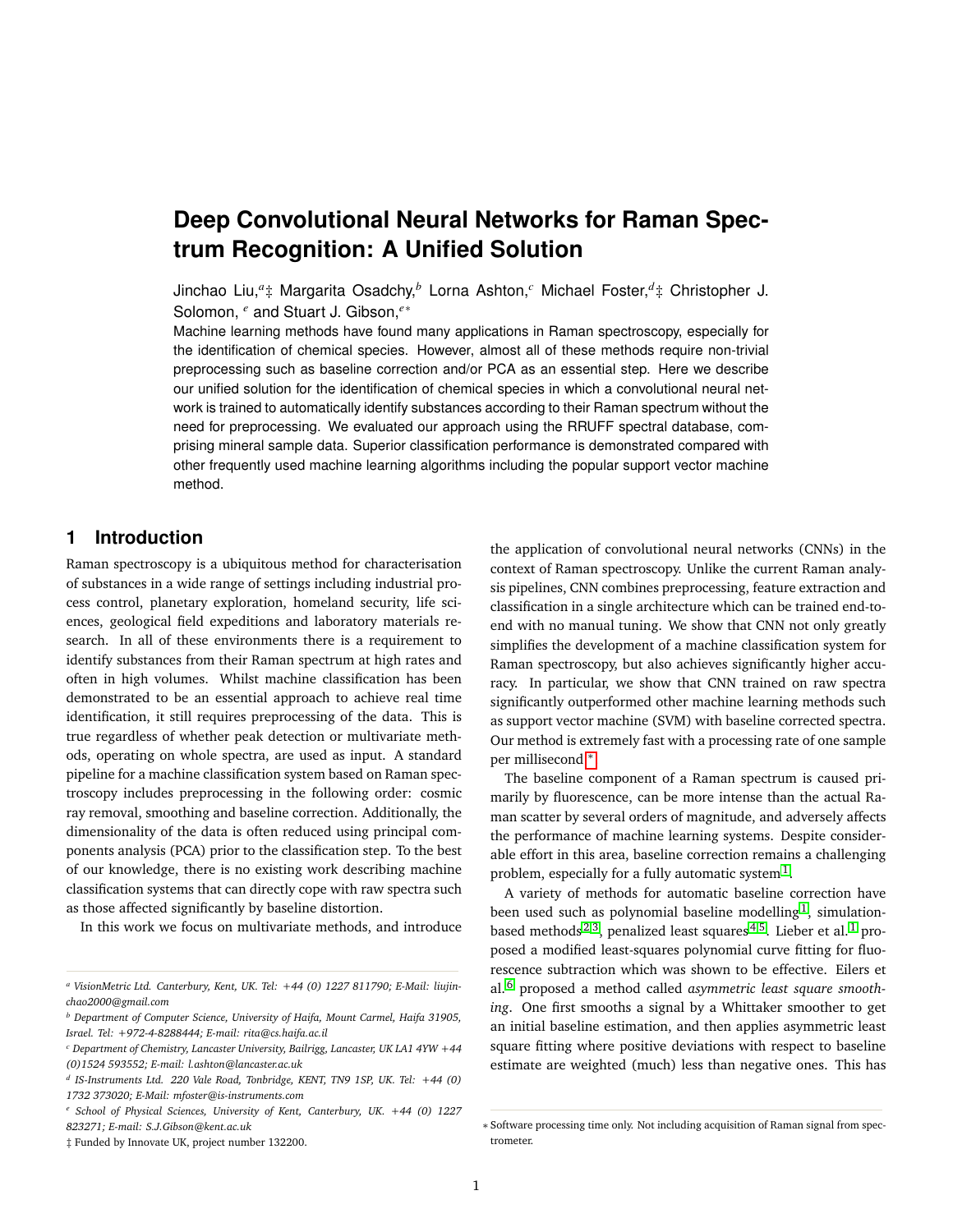<span id="page-2-0"></span>been shown to be a useful method, and in principle can be used for automatic baseline correction, although it may occasionally require human input. Kneen et al.<sup>[2](#page-6-1)</sup> proposed a method called *rolling ball*. In this method one imagines a ball with tunable radius rolling over/under the signal. The trace of its lowest/highest point is regarded as an estimated baseline. A similar methods is *rubber band*<sup>[3](#page-6-2)</sup> where one simulates a rubber band to find the convex hull of the signal which can then be used as a baseline estimation. Zhang et al. [4](#page-6-3) presented a variant of penalized least squares, called *adaptive iteratively reweighted Penalized Least Squares (air-PLS)* algorithm. It iteratively adapts weights controlling the residual between the estimated baseline and the original signal. A detailed review and comparison of baseline correction methods can be found in Schulze et al.<sup>[7](#page-6-6)</sup>.

Classification rates have been compared for various machine learning algorithms using Raman data. The method that is frequently reported to outperform other algorithms is support vec-tor machines (SVM)<sup>[8](#page-6-7)</sup>. An SVM is trained by searching for a hyperplane that optimally separates labelled training data with maximal margin between the training samples and the hyperplane. Binary (two class) and small scale problems in Raman spectroscopy have been previously addressed using this method. A large proportion of these related to applications in the health sciences, use a non-linear SVM with a radial basis function kernel, and an initial principal component analysis (PCA) data reduction step. In this context SVM was shown to: outperform linear discriminant analysis (LDA) and partial least squares discrim-inant analysis (PLS-LDA) in breast cancer diagnosis <sup>[9](#page-6-8)</sup>, successfully sort unlabelled biological samples into one of three classes (normal, hyperplastic polyps or adeno-carcinomas) $10$  and discriminate between three species of bacteria using a small number of training and test examples  $11$ . Although multiclass classification is possible using SVM, in practice training a non-linear SVM is infeasible for large scale problems involving thousands of classes. Random forests  $(RF)^{12}$  $(RF)^{12}$  $(RF)^{12}$  represent a viable alternative to SVM for high dimensional data with a large number of training examples. RF is an ensemble learning method based on multiple decision trees that avoids overfitting the model to the training set. This method generated a lot of attention in the machine learning community in last decade prior the widespread popularity of CNN. However when compared with PCA-LDA and RBF SVM on Raman microspectroscopy data  $13$  it performed poorly. The method previously applied to spectral classification problems that is closest to our own approach is fully connected artificial neural networks (ANN). Unlike CNN, ANN is a shallow network architecture which does not have enough capacity to solve large scale problems. Maquel et al. [14](#page-6-13) determined the major groupings for their data prior to a multilayered ANN analysis. Their study concluded that vibrational spectroscopic techniques are well suited to automatic classification and can therefore be used by nonexperts and at low cost.

A drawback associated with the methods previously used is that they require feature engineering (or preprocessing) and don't necessarily scale easily to problems involving a large number of classes. Motivated by the recent and widespread success of CNNs in large scale image classification problems we developed our net-

**Table 1** Summary of Raman datasets used in classification studies

| Problems                         | #Classes | #Spectra | Baseline Removal |
|----------------------------------|----------|----------|------------------|
| Sattlecker et al. <sup>9</sup>   | 2        | 1905     | $N/A^*$          |
| Kwiatkowski et al. <sup>18</sup> | 10       | N/A      | Yes              |
| Carey et al. <sup>16</sup>       | 1215     | 3950     | Yes              |
| Ours $#1$                        | 1671     | 5168     | Yes              |
| Ours $#2$                        | 512      | 1676     | No               |

 $1$   $\clubsuit$  Note that in this work special filtering methods were developed to discard spectra of bad quality which account for 80% of the total amount.

work architecture for the classification of 1D spectral data. A suitable dataset to test the efficacy of the CNN is the RRUFF mineral dataset. Previous work<sup>[15,](#page-6-16)[16](#page-6-15)</sup> has focused on identifying mineral species contained in this dataset using nearest neighbor methods with different similarity metrics such as cosine similarity and correlation (also used in commercial softwares such as Crystal-Sleuth). Carey et al.<sup>[16](#page-6-15)</sup> achieved a species classification accuracy on a subset of the RRUFF database  $17$  of 84.8% using a weighted neigbour (WN) classifier. Square root squashing, maximum intensity normalisation, and sigmoid transformations were applied to the data prior to classification. Accuracy was determined using cross validation with semi-randomised splits over a number of trials. The WN classifier compared favourably with the  $k = 1$  nearest neighbour (82.1% accuracy) on which the CrystalSleuth matching software is believed to be based. In Table [1](#page-1-0) we summarise the sample data used in our own work and in some previous Raman based spectral classification studies.

#### **2 Materials and Methods**

CNNs have become the predominant tool in a number of research areas - especially in computer vision and text analysis. An ex-tension of the artificial neural network concept<sup>[19](#page-6-18)</sup>, CNNs are nonlinear classifiers that can identify unseen examples without the need for feature engineering. They are computational models<sup>[20](#page-6-19)</sup> inspired by the complex arrangement of cells in the mammalian visual cortex. These cells are stimulated by small regions of the visual field, act as local filters, and encode spatially localised regions of natural signals or images.

CNNs are designed to extract features from an input signal with different levels of abstraction. A typical CNN includes convolutional layers, which learn filter maps for different types of patterns in the input, and pooling operators which extract the most prominent structures. The combination of convolutional and pooling layers extracts features (or patterns) hierarchically. Convolutional layers share weights which allow computations to be saved and also make the classifier invariant to spatial translation. The fully connected layers (that follow the convolutional and pooling layers) and the softmax output layer can be viewed as a classifier which operates on the features (of the Raman spectra data), extracted using the convolutional and pooling layers. Since all layers are trained together, CNNs integrate feature extraction with classification. Features determined by network training are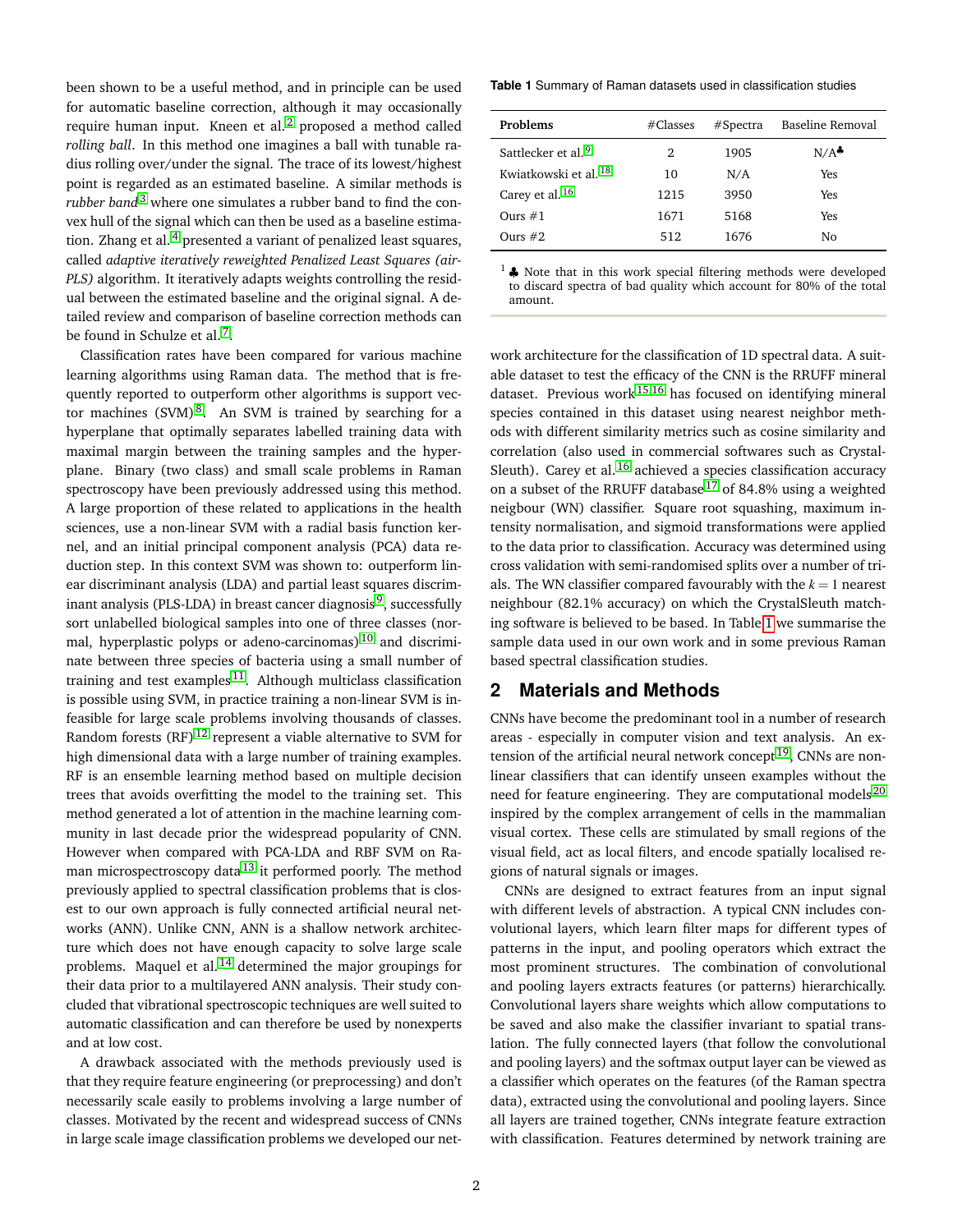

<span id="page-3-1"></span>**Fig. 1** Diagram of the proposed CNN for spectrum recognition. It consists of a number of convolutional layers for feature extraction and two fully-connected layer for classification.

optimal in the sense of the performance of the classifier. Such end-to-end trainable systems offer a much better alternative to a pipeline in which each part is trained independently or crafted manually.

In this work, we evaluated the application of a number of prominent CNN architectures including LeNets<sup>[21](#page-6-20)</sup>, Inception<sup>[22](#page-6-21)</sup> and Residual Nets<sup>[23](#page-6-22)</sup> to Raman spectral data. All three showed comparable classification results even though the latter two have been considered superior to LeNet in computer vision applications. We adopted a variant of LeNet, comprising pyramidshaped convolutional layers for feature extraction and two fullyconnected layers for classification. A graphical illustration of the network is shown in Figure [1.](#page-2-0)

#### **2.1 CNN for Raman Spectral Data Classification**

<span id="page-3-2"></span>The input to the CNN in application to Raman spectrum classification is one dimensional and it contains the entire spectrum (intensity fully sampled at regularly spaced wavenumbers). Hence we trained one-dimensional convolutional kernels in our CNN.

For our convolutional layers, we used LeakyReLU $^{24}$  $^{24}$  $^{24}$  nonlinearity, defined as

$$
f(x) = \begin{cases} x, & \text{if } x > 0 \\ ax, & \text{otherwise} \end{cases}
$$
 (1)

,

Formally, a convolutional layer can be expressed as follows:

$$
y^{j} = f\left(b^{j} + \sum_{i} k^{ij} * x^{i}\right)
$$

where  $x^i$  and  $y^i$  are the *i*-th input map and the *j*-th output map, respectively.  $k^{ij}$  is a convolutional kernel between the maps *i* and *j*, ∗ denotes convolution, and *b j* is the bias parameter of the *j*-th map.

The convolutional layer is followed by a max-pooling layer, in

<span id="page-3-0"></span>which each neuron in the output map  $y^i$  pools over an  $s \times 1$  nonoverlapping region in the input map *x i* . Formally,

$$
y_j^i = \max_{0 \le m < s} \{ x_{j \cdot s + m}^i \}.
$$

The upper layers of the CNN are fully connected and followed by the softmax with the number of outputs equal to the number of classes considered. We used *tanh* as non-linearity in the fully connected layers. The softmax operates as a squashing function that re-normalizes a K-dimensional input vector *z* of real values to real values in the range  $[0,1]$  that sum to 1, specifically,

$$
\sigma(z_j) = \frac{e^{z_j}}{\sum_{k=1}^K e^{z_k}}
$$
 for  $j = 1, ..., K$ .

To avoid overfitting the model to the data, we applied batch normalization<sup>[25](#page-7-0)</sup> after each layer and dropout<sup>[26](#page-7-1)</sup> after the first fully connected layer. Further details of the architecture are shown in Figure [1.](#page-2-0)

#### **2.2 CNN Training**

Since the classes in the our experiments have very different numbers of examples, we used the following weighted loss to train the CNN:

$$
\mathscr{L}(\mathbf{w},x_n,y_n)=-\frac{1}{N}\sum_{n=1}^N\alpha_n\sum_{k=1}^Kt_{kn}\ln y_{kn}
$$
 (2)

where  $x_n$  is a training spectrum,  $t_n$  is the true label of the  $n^{th}$  sample in the format of one-hot encoding, *yn* is the network prediction for the  $n^{th}$  sample,  $\alpha_n \propto \frac{1}{\#C}$  and  $\#C$  is the number of samples in the class  $C$  that  $x_n$  belongs to.  $N$  is the total number of samples and *K* is the number of the classes.

CNN is a data hungry model. To reduce the data volume requirements we use augmentation which is a very common ap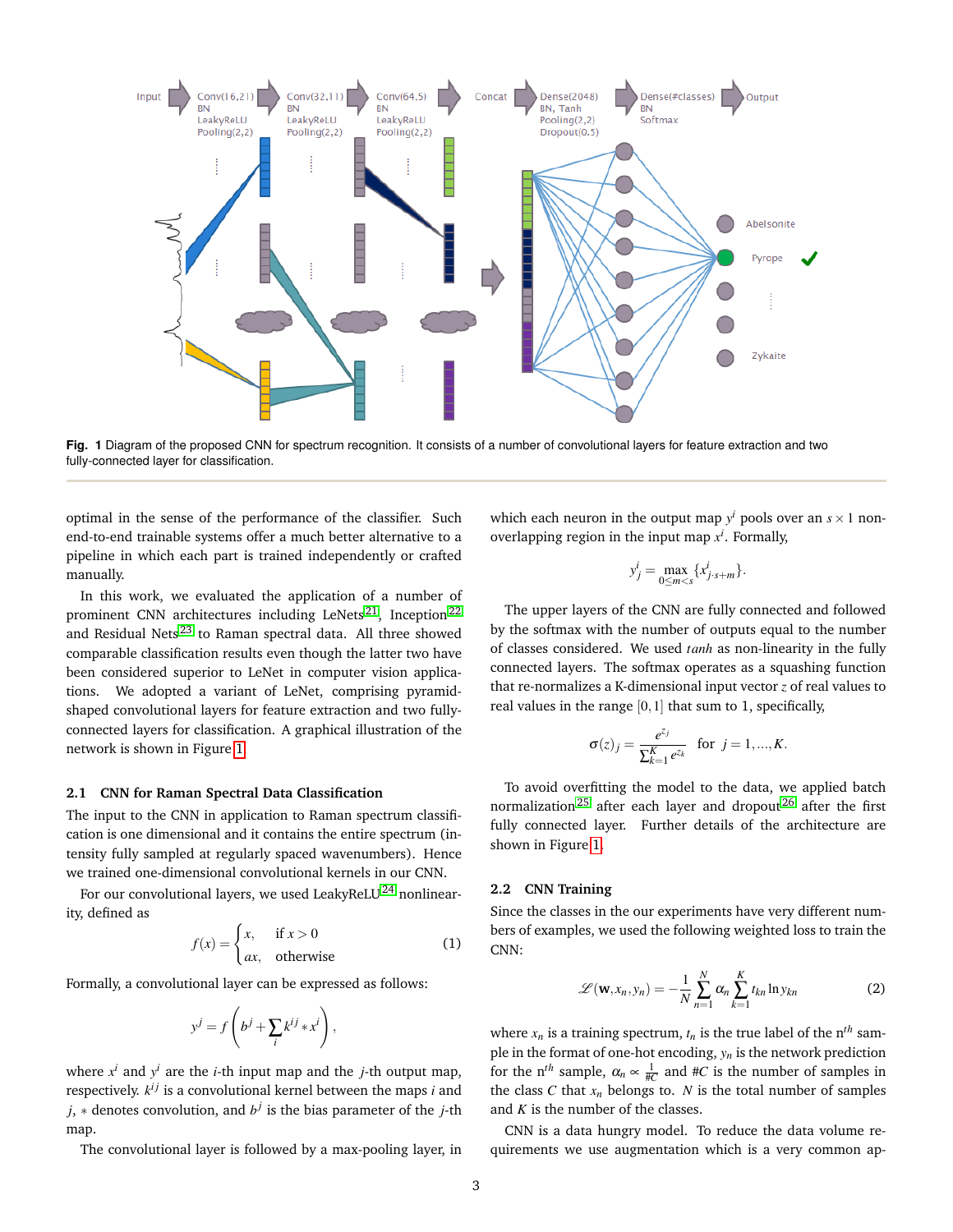<span id="page-4-0"></span>proach for increasing the size of the training sets for CNN training. Here, we propose the following data augmentation procedure: (1) We shifted each spectrum left or right a few wavenumbers randomly. (2) We added a random noise, proportional to the magnitude at each wave number. (3) For the substances which had more than one spectra, we took linear combinations of all spectra belonging to the same substance as augmented data. The coefficients in the linear combination were chosen at random.

The training of the CNN was performed using Adam algo-rithm<sup>[27](#page-7-2)</sup>, which is a variant of stochastic gradient descent, for 50 epochs with learning rate equal to 1e-3,  $\beta_1 = 0.9$ ,  $\beta_2 = 0.999$ , and  $\varepsilon$ =1e-8. The layers were initialised from a Gaussian distribution with a zero mean and variance equal to 0.05. We applied early stopping to prevent overfitting. Training was performed on a single NVIDIA GTX-1080 GPU. The training time was around seven hours. While for inference, it took less than one millisecond to process a spectrum.

#### <span id="page-4-1"></span>**2.3 Evaluation Protocol**

We tested the proposed CNN method for mineral species recogni-tion on the largest publicly available mineral database RRUFF<sup>[17](#page-6-17)</sup> and compared it with a number of alternative, well known, machine learning methods. As there are usually only a handful of spectra available for each mineral, we use a leave-one-out scheme to split a dataset into training and test sets. To be specific, for minerals which have more than one spectra, we randomly select a spectrum for testing and use the rest for training. We compared our method to cosine similarity  $16$ /correction<sup>[18](#page-6-14)</sup> (which has been used in commercial software such as CrystalSleuth and Spectral-ID), and to other methods that have been shown to be successful in classification tasks including applications based on Raman: nearest neighbor, gradient boosting machine, random forest, and support vector machine<sup>[28](#page-7-3)</sup>.

The proposed CNN was implemented using Keras<sup>[29](#page-7-4)</sup> and Ten-sorflow<sup>[30](#page-7-5)</sup>. The gradient boosting machine method was implemented based on lightGBM released by Microsoft. All other meth-ods were implemented using on Scikit-learn<sup>[31](#page-7-6)</sup>.

#### **3 Results and Discussion**

#### **3.1 Classifying baseline-corrected spectra**

We first evaluated our CNN method on a processed mineral dataset from the RRUFF database. These spectra have been baseline corrected and cosmic rays have also been removed. The dataset contains 1671 different kinds of minerals, 5168 spectra in total. Spectra for the mineral *Actinolite* are shown in Figure [2\(](#page-3-0)a), illustrating the typical within-class variance. The number of spectra per mineral ranges from 1 to 40. The distribution of sample numbers per a mineral species is shown in Figure [2\(](#page-3-0)b). We followed the protocol as described in section [2.3](#page-3-1) to generate training and test sets randomly using the leave-one-out scheme.

In a large scale classification, some classes could be quite similar and differentiating between them could be very difficult or even impossible. Hence, it is common to report top-1 and top-k accuracy. In the former, the class that the classifier assigns the highest probability to is compared to the true label. The latter reports whether the true label appears among the k classes with the highest probability (assigned by the classifier).

We report in Table [2,](#page-4-0) the top 1, 3 and 5 accuracies of the compared methods, averaged over 50 independent runs. One can see that CNN outperformed all other methods and achieved top-1 accuracy of 88.4% and top-3 accuracy of 96.3%. The difference in classification accuracy between CNN and the second best method is statistically significant,  $t(50) = 71.78$ ,  $p < 0.001$ .



**Fig. 2** (a) Spectra of an example mineral species (*Actinolite*) indicating the within class spectrum variation and (b) a frequency plot showing the imbalance regarding spectra per species.

To understand the trained model of CNN better, we also closely examined typical predictions, especially where these did not agree with the correct labelling. In Figure [3](#page-4-1) the top spectrum in each set is the test sample (shown in red) which is followed by the top-3 predictions given by the CNN. The correct prediction is highlighted in green. We also show scores in each plot which reflect the confidence level of predictions. Figure [3\(](#page-4-1)a) shows the examples where the CNN made the correct prediction. Figure [3\(](#page-4-1)b) shows the examples in which the correct prediction is scored second. In Figure [3\(](#page-4-1)c), the top-3 predictions do not include the correct label.

As shown in Figure [3\(](#page-4-1)a), the CNN successfully predicted the correct mineral, *actinolite*, and also ranked *Ferroactinolite* and *Tremolite* as the second and third probable candidates. In fact, all these three minerals are members of the same mineral group. This is not uncommon. For instance, in Figure [3\(](#page-4-1)b), the most probable mineral *Montebrasite* (as predicted by the CNN) belongs to the same group as the correct one, *Amblygonite*, and they share similar spectral structure.

If we examine the peak similarity, for instance in Figure [3\(](#page-4-1)c), the peak locations of the top-1 prediction, *Hydrokenoelsmoreite*,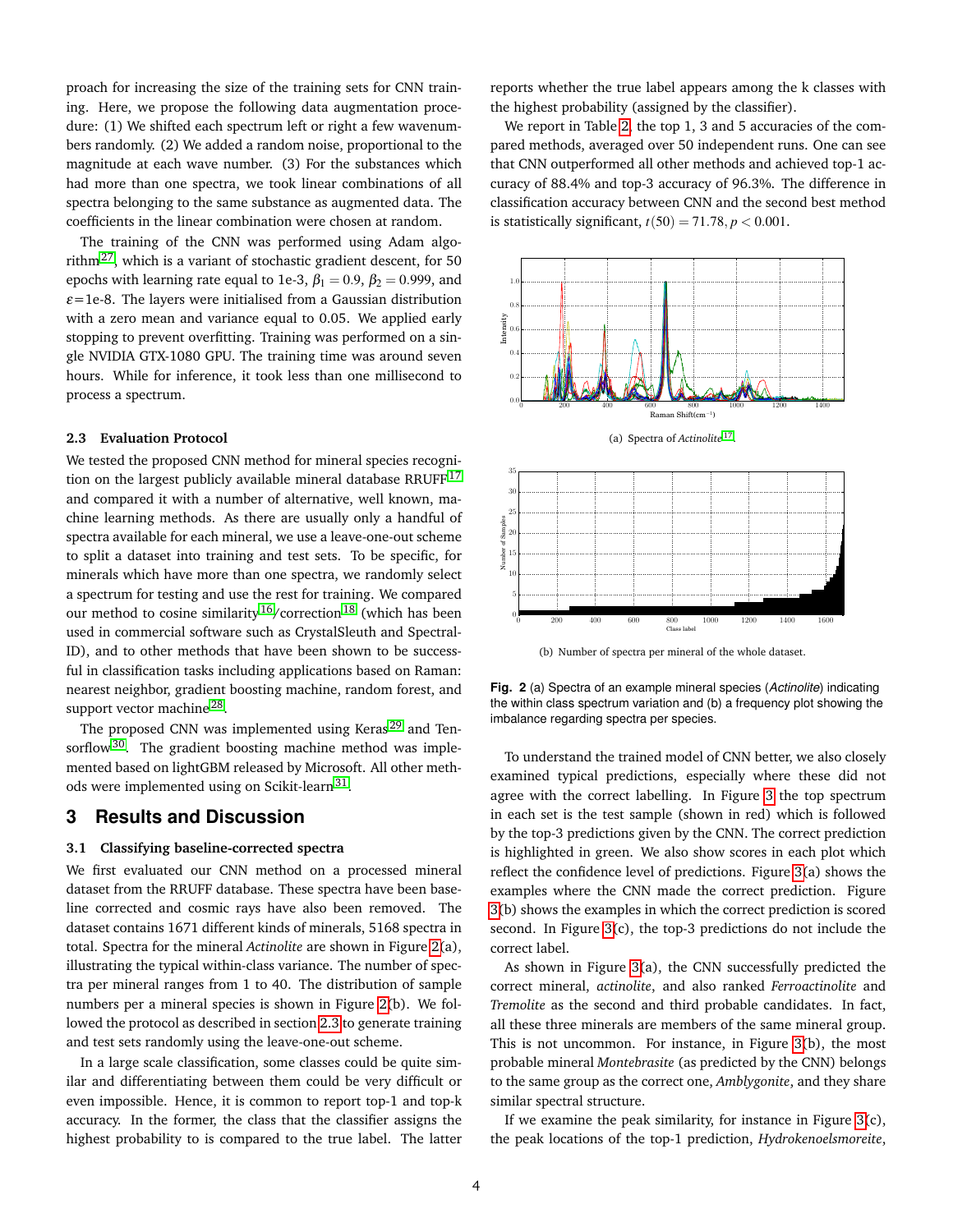<span id="page-5-1"></span>**Table 2** Test accuracy of the compared machine learning methods on the baseline corrected dataset

| <b>Methods</b> | $KNN(k=1)$        | Gradient<br><b>Boosting</b> | Random<br>Forest† | SVM(linear)       | SVM(rbf)        | Correlation     | CNN <sub>†</sub> |
|----------------|-------------------|-----------------------------|-------------------|-------------------|-----------------|-----------------|------------------|
| Top-1 Accuracy | $0.779 \pm 0.011$ | $0.617 + 0.008$             | $0.645 + 0.007$   | $0.819 + 0.004$   | $0.746 + 0.003$ | $0.717 + 0.006$ | $0.884 + 0.005$  |
| Top-3 Accuracy | $0.780 \pm 0.011$ | $0.763 + 0.011$             | $0.753 + 0.010$   | $0.903 + 0.006$   | $0.864 + 0.006$ | $0.829 + 0.005$ | $0.953 + 0.002$  |
| Top-5 Accuracy | $0.780 \pm 0.011$ | $0.812 + 0.010$             | $0.789{\pm0.009}$ | $0.920 \pm 0.003$ | $0.890 + 0.007$ | $0.857+0.005$   | $0.963 + 0.002$  |

<span id="page-5-0"></span>

**Fig. 3** Examples of successful and unsuccessful mineral species classifications. In each plot, the top spectrum which is marked in red is a test sample. The three spectra below were the top-3 predictions given by the CNN among which the correct one was highlighted in green. The prediction scores were also shown in each plot which reflect the confidence level of predictions.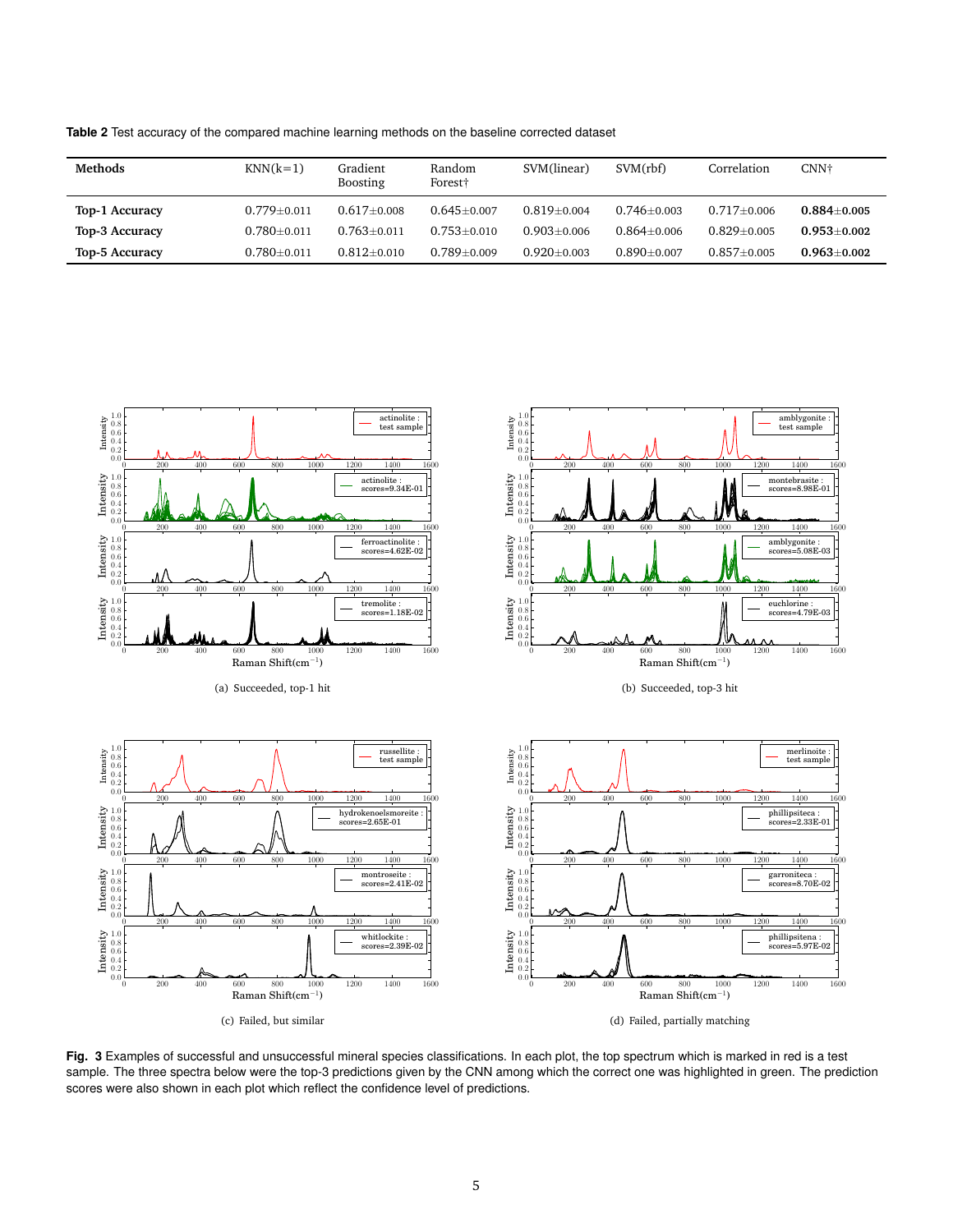**Table 3** Test accuracy of the compared machine learning methods on raw dataset with or without baseline correction methods

| Methods                         | $KNN(k=1)$        | Gradient<br><b>Boosting</b> | Random<br>Forest <sup>†</sup> | SVM(linear)       | SVM(rbf)        | Correlation     | CNN <sup>+</sup>  |
|---------------------------------|-------------------|-----------------------------|-------------------------------|-------------------|-----------------|-----------------|-------------------|
| Raw                             | $0.429 + 0.011$   | $0.373 \pm 0.019$           | $0.394 + 0.016$               | $0.522 + 0.011$   | $0.434 + 0.012$ | $0.310\pm0.007$ | $0.933 + 0.007$   |
| <b>Asymmetric Least Squares</b> | $0.817 \pm 0.010$ | $0.773 + 0.009$             | $0.731 + 0.019$               | $0.821 + 0.012$   | $0.629 + 0.016$ | $0.777+0.013$   | $0.927 + 0.008$   |
| <b>Modified Polynomial</b>      | $0.778 + 0.007$   | $0.740 + 0.016$             | $0.650 + 0.016$               | $0.785 + 0.014$   | $0.629 + 0.016$ | $0.734 + 0.013$ | $0.920 + 0.008$   |
| <b>Rolling Ball</b>             | $0.775 \pm 0.009$ | $0.737+0.008$               | $0.689 + 0.018$               | $0.795 + 0.011$   | $0.624 + 0.013$ | $0.730 + 0.010$ | $0.918 + 0.008$   |
| <b>Rubber Band</b>              | $0.825 + 0.007$   | $0.792 + 0.015$             | $0.741 + 0.009$               | $0.806 + 0.015$   | $0.620 + 0.010$ | $0.789 + 0.010$ | $0.911 + 0.008$   |
| <b>IRLS</b>                     | $0.772 + 0.010$   | $0.710 + 0.008$             | $0.675 \pm 0.007$             | $0.781 + 0.011$   | $0.614 + 0.010$ | $0.711 + 0.011$ | $0.911 + 0.008$   |
| <b>Robust Local Regression</b>  | $0.741 + 0.009$   | $0.694 \pm 0.008$           | $0.667 + 0.012$               | $0.759 \pm 0.013$ | $0.600 + 0.013$ | $0.696 + 0.011$ | $0.909 \pm 0.007$ |
|                                 |                   |                             |                               |                   |                 |                 |                   |

are almost identical to those of the test sample *Russellite*. In Figure [3\(](#page-4-1)d), only the main peaks were matched correctly. These plots demonstrate that the CNN was capable of matching the peaks characteristic of a particular species even when the prediction did not agree with the correct label.



<span id="page-6-0"></span>(a) Ten raw spectra where baselines can be clearly observed.

<span id="page-6-2"></span><span id="page-6-1"></span>

<span id="page-6-3"></span>(b) Baseline corrected by asymmetric least squares

<span id="page-6-5"></span><span id="page-6-4"></span>**Fig. 4** Spectra of a mineral, *hydroxylherderite*, from RRUFF raw database and corresponding baseline corrected ones by asymmetric least squares.

#### <span id="page-6-6"></span>**3.2 Unified Raman Analysis using CNN**

<span id="page-6-8"></span><span id="page-6-7"></span>The results in Section [3.1](#page-3-2) have shown that CNN was able to achieve significantly better accuracy compared to other conventional machine learning methods on the *baseline-corrected* spectra. Recall that conventional machine learning methods such as SVM and Random Forest are not capable of handling Raman signals which are not properly baseline corrected, and therefore require explicit baseline correction in their processing pipelines. However, robust baseline correction is a challenging problem, es-

<span id="page-6-13"></span><span id="page-6-12"></span><span id="page-6-11"></span><span id="page-6-10"></span><span id="page-6-9"></span>pecially for a fully automatic system $<sup>1</sup>$  $<sup>1</sup>$  $<sup>1</sup>$ . On the other hand, in a</sup> variety of applications, CNN has been shown to be very successful as an end-to-end learning tool since it can process the data and learn features automatically, avoiding hand crafted feature engineering [32](#page-7-7). Therefore, we evaluated the proposed CNN and and the other classification methods using both raw and baseline corrected spectra. Specifically, we were interested in the performance of CNN on raw data compared to the previous state-of-theart spectral classification methods for which baseline correction *was included*.

<span id="page-6-16"></span><span id="page-6-15"></span>For this set of experiments, we selected another dataset from the RRUFF database which contains raw (uncorrected) spectra for 512 minerals and six widely-used baseline correction methods: *modified polynomial fitting [1](#page-6-0) , rubber band [3](#page-6-2) , robust local regression estimation[33](#page-7-8), iterative restricted least squares, asymmetric least square smoothing [6](#page-6-5) , rolling ball [2](#page-6-1)* . We used implementations of these methods in the R packages *baseline* [34](#page-7-9) and *hyperSpec* [35](#page-7-10) . An example of raw spectra and corresponding baseline corrected ones by asymmetric least squares is shown in Figure [4.](#page-5-0) We followed the training and evaluation protocol as described in section [2.3.](#page-3-1) The results are reported in Table [3.](#page-5-1)

<span id="page-6-19"></span><span id="page-6-18"></span><span id="page-6-17"></span><span id="page-6-14"></span>For the conventional classification methods, used as a comparison in our work, PCA was adopted to reduce dimensionality and extract features, except for Random Forest where we found that PCA decreased the performance. This is indicated in the table by †. The number of principal components were determined such that 99.9% of total variance was retained. One can see that CNN on the raw spectra achieved an accuracy of 93.3% which is significantly better,  $t(50) = 77.14$ ,  $p < 0.001$ , than the second best method, KNN with rubber band baseline correction, that achieved an accuracy of 82.5%.

<span id="page-6-23"></span><span id="page-6-22"></span><span id="page-6-21"></span><span id="page-6-20"></span>There are a few remarks which are worth highlighting. Firstly, it is not a surprise that baseline correction greatly improved the performance of all the conventional methods by 20% ∼ 40%. On other hand, CNN's performance dropped by about 0.5% ∼ 2.5% when combined with baseline correction methods. This may indicate that CNN was able to learn more efficient way of handling the interference of the baselines and to retain more discriminant information than using an explicit baseline correction method. The advantage of CNNs in achieving high accuracy of classification while requiring minimal preprocessing of spectra opens new possibilities for developing highly accurate fully automatic spec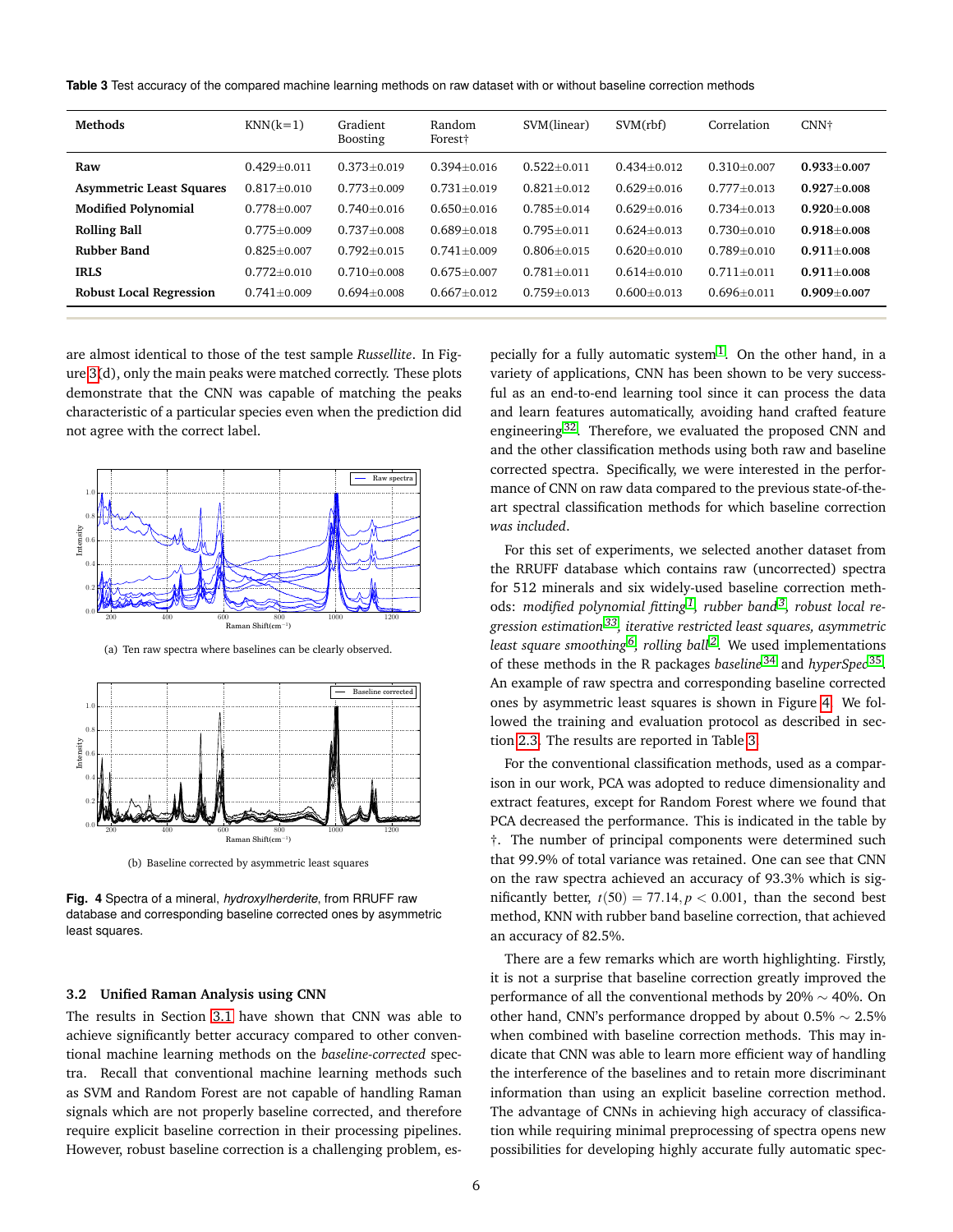<span id="page-7-12"></span>trum recognition systems.

Besides the two datasets from the RRUFF database, we also validated the proposed method on another (independent) dataset which includes both baseline corrected and uncorrected spectra. The additional dataset, which we refer to as Unipr-mineral $^{36}$  $^{36}$  $^{36}$ , comprises spectra for 107 minerals, 163 spectra in total. The same training, evaluation protocol, and network architecture were used. Results for this dataset are presented in Table [4](#page-7-12) and show that CNN is significantly more accurate than the second best method  $(t(50) = 4.20, p < 0.001)$ .

#### **4 Conclusion and Future Work**

<span id="page-7-1"></span><span id="page-7-0"></span>In this paper, we have presented a deep convolutional neural network solution for Raman spectrum classification which not only exhibits outstanding performance, but also avoids the need for spectrum preprocessing of any kind. Our method has been validated on a large scale mineral database and was shown to outperform other state-of-the-art machine learning methods by a large margin. Although we focused our study on Raman data we believe the method is also applicable to other spectroscopy and spectrometry methods. We speculate that this may be achieved very efficiently by exploiting basic similarities in the shape of spectra originating from different techniques and fine tuning our network to address new classification problems. This process is known as transfer learning and has been demonstrated previously in many object recognition applications.

#### <span id="page-7-4"></span><span id="page-7-3"></span><span id="page-7-2"></span>**References**

- <span id="page-7-5"></span>1 C. A. Lieber and A. Mahadevan-Jansen, "Automated method for subtraction of fluorescence from biological raman spectra," *Appl. Spectrosc.*, vol. 57, pp. 1363–1367, Nov 2003.
- 2 M. Kneen and H. Annegarn, "Algorithm for fitting xrf, sem and pixe x-ray spectra backgrounds," *Nuclear Instruments and Methods in Physics Research Section B: Beam Interactions with Materials and Atoms*, vol. 109, pp. 209 – 213, 1996.
- 3 S. Wartewig, *IR and Raman Spectroscopy: Fundamental Processing*. Wiley-VCH Verlag GmbH & Co. KGaA, 2005.
- 4 Z.-M. Zhang, S. Chen, and Y.-Z. Liang, "Baseline correction using adaptive iteratively reweighted penalized least squares," *Analyst*, vol. 135, no. 5, pp. 1138–1146, 2010.
- 5 S.-J. Baek, A. Park, Y.-J. Ahn, and J. Choo, "Baseline correction using asymmetrically reweighted penalized least squares smoothing," *Analyst*, vol. 140, no. 1, pp. 250–257, 2015.
- 6 P. H. C. Eilers and H. F. Boelens, "Baseline correction with asymmetric least squares smoothing," tech. rep., Leiden University Medical Centre, Oct 2005.
- 7 G. Schulze, A. Jirasek, M. Marcia, A. Lim, R. F. Turner, and M. W. Blades, "Investigation of selected baseline removal techniques as candidates for automated implementation," *Applied spectroscopy*, vol. 59, no. 5, pp. 545–574, 2005.
- 8 V. Vapnik, "The nature of statistical learning theory," *Data mining and knowledge discovery*, 1995.
- 9 M. Sattlecker, C. Bessant, J. Smith, and N. Stone, "Investigation of support vector machines and raman spectroscopy for lymph node diagnostics," *Analyst*, vol. 135, pp. 895–901,

2010.

- 10 E. Widjaja, W. Zheng, and Z. Huang, "Classification of colonic tissues using near-infrared raman spectroscopy and support vector machines," *International journal of Oncology*, vol. 32, pp. 653–662, March 2008.
- 11 A. Kyriakides, E. Kastanos, and C. Pitris, "Classification of raman spectra using support vector machines," *2009 9th International Conference on Information Technology and Applications in Biomedicine*, pp. 1–4, 2009.
- 12 T. K. Ho, "The random subspace method for constructing decision forests," *IEEE transactions on pattern analysis and machine intelligence*, vol. 20, no. 8, pp. 832–844, 1998.
- 13 A. Maguire, I. Vega-Carrascal, J. Bryant, L. White, O. Howe, F. Lyng, and A. Meade, "Competitive evaluation of data mining algorithms for use in classification of leukocyte subtypes with raman microspectroscopy," *Analyst*, vol. 140, no. 7, pp. 2473–2481, 2015.
- <span id="page-7-6"></span>14 K. Maquelin, C. Kirschner, L. Choo-Smith, N. Ngo-Thi, T. van Vreeswijk, M. Stammler, H. Endtz, H. Bruining, D. Naumann, and G. Puppels, "Prospective study of the performance of vibrational spectroscopies for rapid identification of bacterial and fungal pathogens recovered from blood cultures," *Journal of Clinical Microbiology*, vol. 41, pp. 324–329, Jan. 2003.
- <span id="page-7-7"></span>15 S. T. Ishikawa and V. C. Gulick, "An automated mineral classifier using raman spectra," *Comput. Geosci.*, vol. 54, pp. 259– 268, Apr. 2013.
- <span id="page-7-8"></span>16 C. Carey, T. Boucher, S. Mahadevan, P. Bartholomew, and M. Dyar, "Machine learning tools for mineral recognition and classification from raman spectroscopy," *Journal of Raman Spectroscopy*, vol. 46, no. 10, pp. 894–903, 2015.
- <span id="page-7-10"></span><span id="page-7-9"></span>17 B. Lafuente, R. T. Downs, H. Yang, and N. Stone, "The power of databases: the rruff project," *Highlights in Mineralogical Crystallography*, pp. 1–30, 2015.
- <span id="page-7-11"></span>18 A. Kwiatkowski, M. Gnyba, J. Smulko, and P. Wierzba, "Algorithms of chemicals detection using raman spectra," *Metrology and Measurement Systems*, vol. 17, no. 4, pp. 549–559, 2010.
- 19 D. H. Hubel and T. N. Wiesel, "Receptive fields and functional architecture of monkey striate cortex," *Journal of Physiology (London)*, vol. 195, pp. 215–243, 1968.
- 20 Y. LeCun, L. Bottou, Y. Bengio, and P. Haffner, "Gradientbased learning applied to document recognition," *Proceedings of the IEEE*, vol. 86, no. 11, pp. 2278–2324, 1998.
- 21 Y. Lecun, L. Bottou, Y. Bengio, and P. Haffner, "Gradient-based learning applied to document recognition," in *Proceedings of the IEEE*, pp. 2278–2324, 1998.
- 22 C. Szegedy, W. Liu, Y. Jia, P. Sermanet, S. Reed, D. Anguelov, D. Erhan, V. Vanhoucke, and A. Rabinovich, "Going deeper with convolutions," in *Computer Vision and Pattern Recognition (CVPR)*, 2015.
- 23 K. He, X. Zhang, S. Ren, and J. Sun, "Deep residual learning for image recognition," in *Proceedings of the IEEE Conference on Computer Vision and Pattern Recognition*, pp. 770–778, 2016.
- 24 A. L. Maas, A. Y. Hannun, and A. Y. Ng, "Rectifier nonlineari-